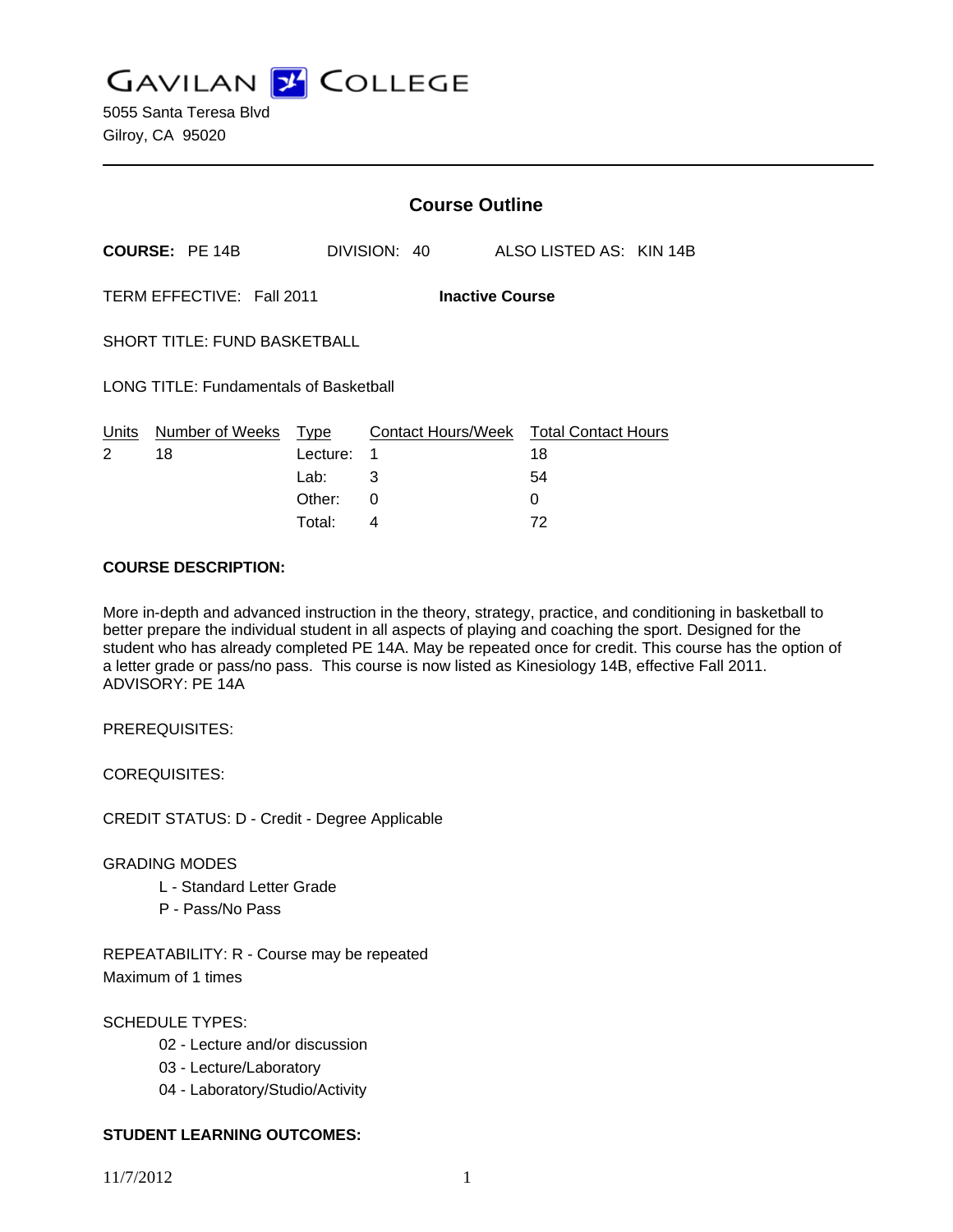1. The student will demonstrate the basic fundamentals of guard, forward and post play.

ILO: 7, 2, 4, 1

Measure: performance, role playing

2. The student will explain the key concepts in attacking complex zone defenses.

ILO: 1, 2, 7, 4

Measure: exam, report

3. The student will describe the various types of full court press defenses and the methods used for breaking them.

ILO: 1, 7, 2, 4

Measure: demonstration, exam, report

# **CONTENT, STUDENT PERFORMANCE OBJECTIVES, OUT-OF-CLASS ASSIGNMENTS**

Inactive Course: 11/08/2010

This course is now listed as Kinesiology 14B, effective Fall 2011.

Curriculum Approval Date: 04/14/2008

4 Hours

Introduction and review of course syllabus and grading procedures. Equipment needs and introduction of additional stretching and conditioning methods for participating in competitive basketball games will be discussed. Students who repeat the course will be provided with opportunities to lead and demonstrate.

HW: As an out of class assignment, students will develop a list of stretching and conditoning exercises with a list of specific muscle groups that will be utilized.

SPO: Students will demonstrate the stretching and conditioning activities specific to basketball.

## 16 Hours

Advanced offensive guard play, including detailed instruction and drill work for improving dribbling, passing, shooting, rebounding, cutting, and faking. Advanced offensive skill development for forwards and posts. Creating a lead against defensive pressure, advanced one on one moves from the wing, low post, and high post areas, advanced rebounding techniques, and additional shooting drills to improve one's skill will be presented through lecture, discussion, video, and guided practice. Students who repeat this class will become more proficient in these skills through supervised repetition of the drills.

HW: Students will design a series of multi-purpose drills which will incorporate the use and development of these advanced skills and share them with the class. They will produce a tape that shows players executing advanced guard, wing and post moves.

SPO: Students will demonstrate and describe a variety of advanced offensive skills utilized by the guard, forward and post.

# 8 Hours

Team offensive styles of play will be introduced. The nuiances involved in more complex offenses such as UCLA's high post, reverse action and shuffle offenses will be presented through lectures, demonstrations, videos and guided practice.

HW: Students will diagram each of the offenses showing the pattern and movement of individual players and be ready to describe their work in class.

SPO: Students will demonstrate the skills and movements required to execute these offenses from the guard, forward and center positions.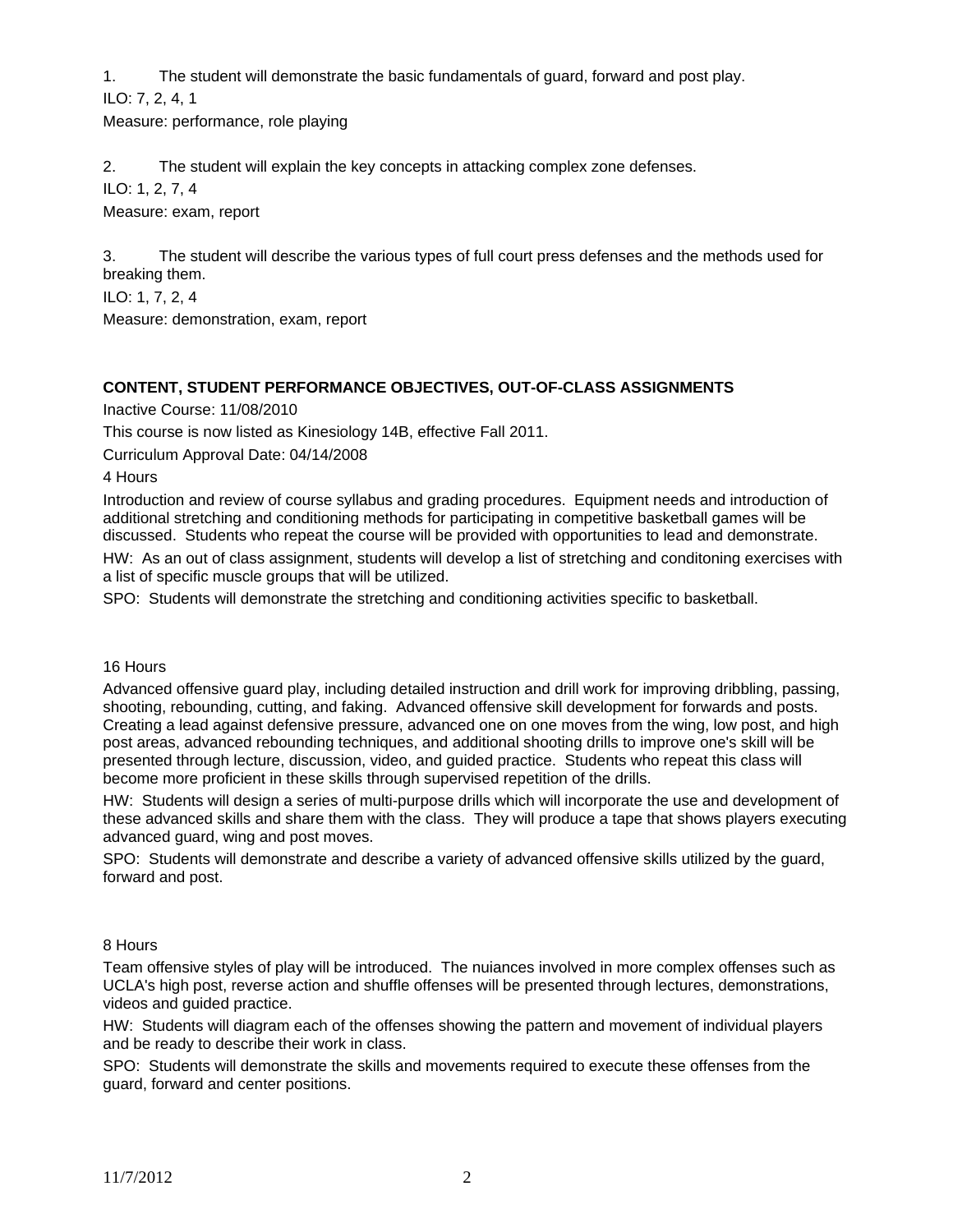## 16 Hours

Instruction and practice in advanced individual defensive fundamentals. Lessons will include a review of the proper stance and footwork as well as the incorporation of advanced multi-purpose drills such as the "Big Six" which includes contesting the lead, opening to the ball, fronting the low post, closing out, playing one on one, and blocking out. Review of philosophies, techniques and skills necessary for playing team defense. Introduction and work utilizing 3 on 3 and 4 on 4 shell drills. Students who repeat this course will have the opportunity to work against more complex offenses.

HW: Students will watch a game and chart how many times the skills involved in the six point drill come into play for each individual player. They will also draw the positioning of players as the ball is passed around the perimeter in the 4 on 4 shell drill.

SPO: Each member of the class will demonstrate the proper defensive skills during the six point drill. They will also demonstrate their skills in practice and game situations.

#### 16 Hours

Advanced individual skills for attacking zone defenses will be presented. Review of essential skills in addition to learning to screen the defense, utilizing the screen and dribble penetration to beat the zone. Zone offenses and zone defenses will be covered. Students will imploy and attack more difficult zone defenses such as the extended 2-3 and 1-2-2 zones, the 1-3-1, and the 1/2 court trapping zones. Students who repeat the class will become more proficient in attacking any zone defense. They will more readily recognize these various zone defenses and employ the necessary manuevers to be successful against them.

HW: As an out of class assignment students will watch two games of a team attacking zones and record as many fundamental zone attack skills as they see. These will be shared with the class. They will also identify the defensive zones and the offenses used to attack them.

SPO: Students will discuss and demonstrate the zone offenses and zone defenses presented in class. They will execute their skills in practice and game situations.

#### 8 Hours

Presentation on advanced fastbreak basketball, full court pressure defenses and press breaks such as UCLA's, Cincinnati's and the 11-person break drills. Instruction in full court man and full court zone presses and the press breaks to beat them. Lecture, discussion, video and drills will be utilized. Students who repeat the class will become more proficient in these skills through supervised practice.

HW: Students will devise a new full court press and offensive scheme to attack it and explain and demonstrate their ideas during class.

SPO: Students will explain different fastbreak drills, identify various full court presses and explain the offensive sets to break them. They will also demonstrate these skills in game-like situations.

2 Hours Final Examination

## **METHODS OF INSTRUCTION:**

Lecture, demonstration, guided practice, video-analysis and interpretation, group discussions.

## **METHODS OF EVALUATION:**

The types of writing assignments required: Written homework The problem-solving assignments required: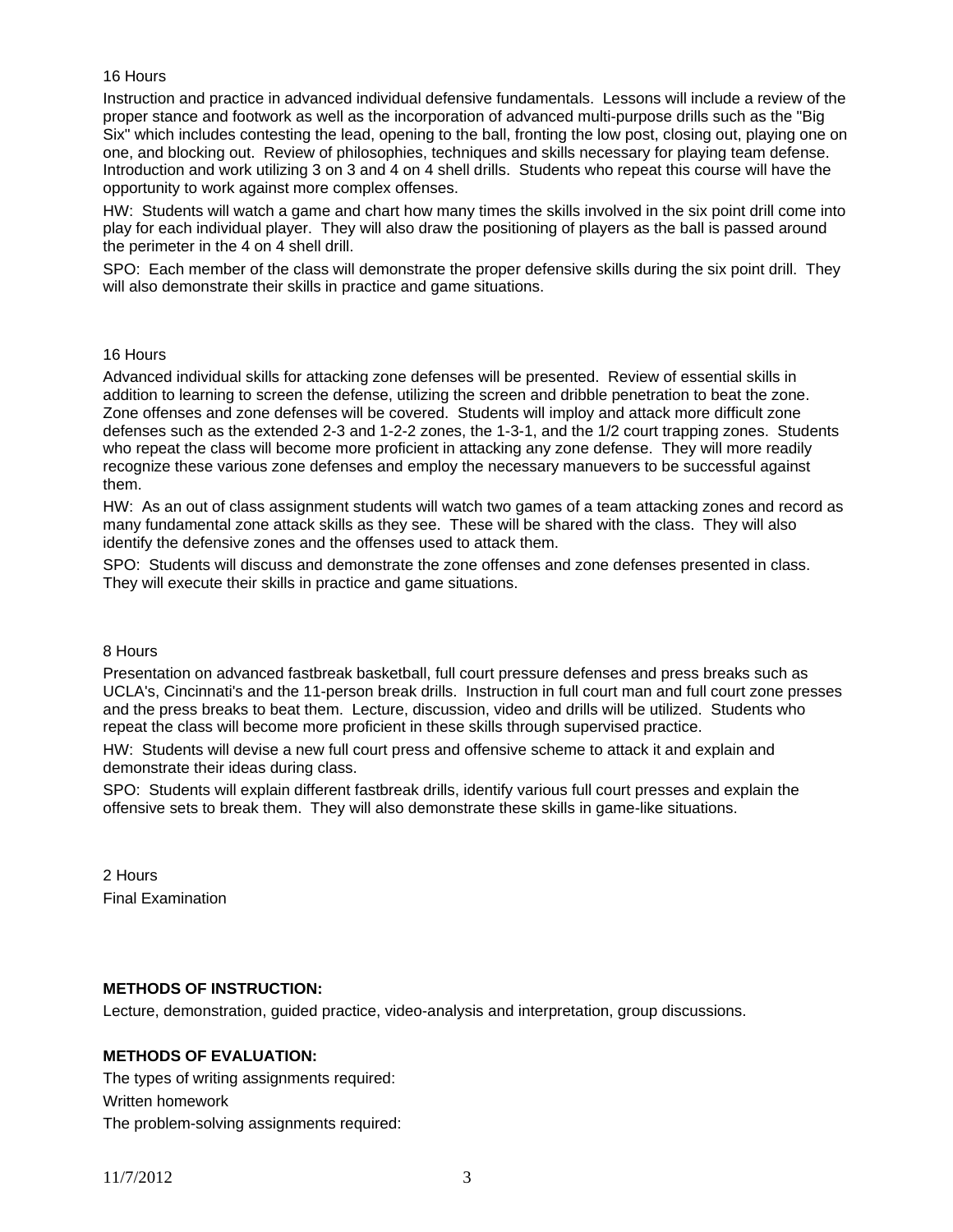# None The types of skill demonstrations required: Performance exams The types of objective examinations used in the course: Multiple choice True/false Matching items **Completion** Other category: Other: Requires student participation The basis for assigning students grades in the course: Writing assignments: 15% - 20% Problem-solving demonstrations: 0% - 0% Skill demonstrations: 30% - 50% Objective examinations: 15% - 20% Other methods of evaluation: 20% - 40%

# **REPRESENTATIVE TEXTBOOKS:**

## **ARTICULATION and CERTIFICATE INFORMATION**

 Associate Degree: GAV E1, effective 200270 CSU GE: IGETC: CSU TRANSFER: Transferable CSU, effective 200270 UC TRANSFER: Transferable UC, effective 200270

## **SUPPLEMENTAL DATA:**

Basic Skills: N Classification: A Noncredit Category: Y Cooperative Education: Program Status: 1 Program Applicable Special Class Status: N CAN: CAN Sequence: CSU Crosswalk Course Department: PE CSU Crosswalk Course Number: 14B Prior to College Level: Y Non Credit Enhanced Funding: N Funding Agency Code: Y In-Service: N Occupational Course: E Maximum Hours: Minimum Hours:

11/7/2012 4